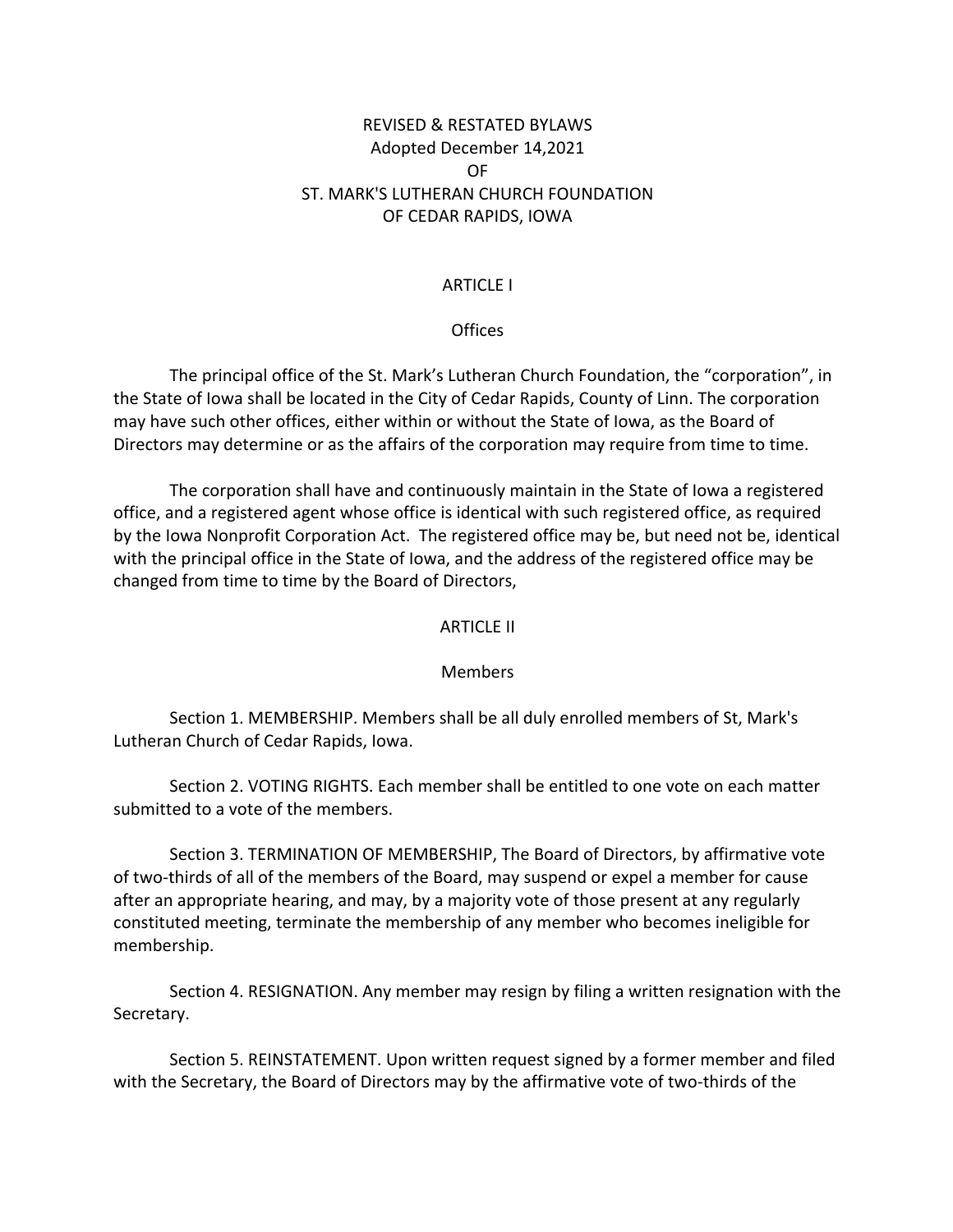members of the Board, reinstate such former member to membership upon such terms as the Board of Directors may deem appropriate.

Section 6. TRANSFER OFMEMBERSHIP. Membership in this corporation is not transferable or assignable.

#### ARTICLE III

#### Meetings of Members

Section 1. ANNUAL MEETING, An annual meeting of the members shall be held concurrent with the annual meeting of the St. Mark's Lutheran Church for the purpose of electing directors and for the transaction of such other business as may come before the meeting. If the election of directors shall not be held on the day designated herein for any annual meeting, or at any adjournment thereof, the Board of Directors shall cause the election to be held at a special meeting of the members as soon thereafter as conveniently may be.

Section 2. SPECIAL MEETINGS. Special meetings of the members may be called by the President, the Board of Directors or-not less than one-tenth of the members having voting rights.

Section 3. PLACE OF MEETING. The Board of Directors may designate any place, either within or without the State of Iowa, as the place of meeting for any annual meeting or for any special meeting called by the Board of Directors. If no designation is made or if a special meeting be otherwise called, the place of meeting shall be the registered office of the corporation in the State of Iowa; but if all of the members shall meet at any time and place, either within or without the State of Iowa and consent to the holding of a meeting, such meeting shall be valid without call or notice, and at such meeting any corporate action may be taken.

Section 4. NOTICE OF MEETINGS. Written or printed notice stating the place, day and hour of any meeting of members shall be delivered, either personally, by email, or by mail, to each member entitled to vote at such meeting, not less than ten nor more than fifty days before the date of such meeting, by or at the direction of the President or the Secretary or the officers or persons calling the meeting. In case of a special meeting or when required by statute or by these bylaws, the purpose or purposes for which the meeting is called shall be stated in the notice. If mailed, the notice of a meeting shall be deemed to be delivered when deposited in the United States mail addressed to the member at his address as it appears on the records of the corporation, with postage thereon prepaid,

Section 5, INFORMAL ACTION BY MEMBERS. Any action required by law to be taken at a meeting of the members, or any action which may be taken at a meeting of members, may be taken without a meeting if a consent in writing, setting forth the action so taken, shall be signed by all of the members entitled to vote with respect to the subject matter thereof.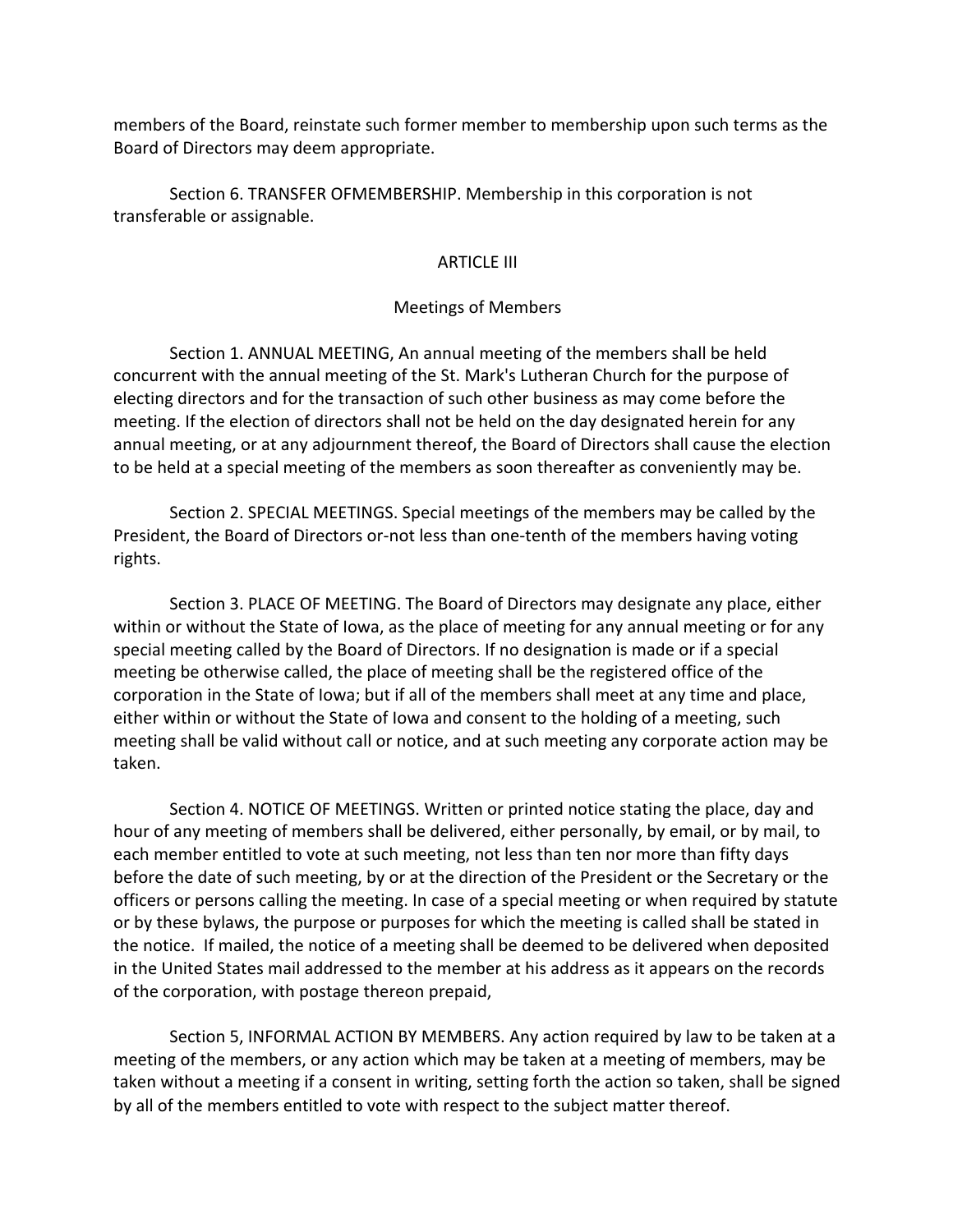Section 6, QUORUM. The members constituting a-quorum according to the Constitution and Articles of Incorporation and Bylaws of the St. Mark's Lutheran Church congregation shall constitute a quorum at any meeting of this corporation, If a quorum is not present at any meeting of members, a majority of the members present may adjourn the meeting from time to time without further notice.

Section 7. PROXIES. No proxy shall be valid.

Section 8, VOTING BY MAIL. Where directors or officers are to be elected by members of any class or classes of members, such election may be conducted by mail in such manner as the Board of Directors shall determine.

## ARTICLE IV

### Board of Directors

Section 1. GENERAL POWERS, The affairs of the corporation shall be managed by its Board of Directors. Directors need not be residents of the State of Iowa but must be members of the corporation.

Section 2. NUMBER, TENURE AND QUALIFICATIONS. The number of directors shall be nine, divided as equally as possible into three classes serving staggered three year terms so roughly one third of the directors' terms expire each year. A director may serve up to three consecutive terms for a total of nine years before not be eligible to stand for reelection. These directors are elected each year their term expires, by the congregation of St. Mark's Lutheran Church of Cedar Rapids, Iowa. Each director shall hold office until the next annual meeting of members and until his successor shall have been elected and qualified,

Section 3. REGULAR MEETINGS. A regular annual meeting of the Board of Directors shall be held without other notice than this bylaw immediately after, and at the same place as, the annual meeting of members. The Board of Directors may provide by resolution the time and place, either within or without the State of Iowa, for the holding of additional regular meetings of the Board without other notice than such resolution,

Section 4. SPECIAL MEETINGS. Special meetings of the Board of Directors may be called by or at the request of the President or any two directors. The person or persons authorized to call special meetings of the Board may fix any place, either within or without the State of Iowa, as the place for holding any special meeting of the Board called by them.

Section 5, NOTICE. Notice of any special meeting of the Board of Directors shall be given at least ten days previously thereto by written notice delivered personally or sent by mail or email to each director at his address as shown by the records of the corporation. If mailed, such notice shall be deemed to be delivered when deposited in the United States mail in a sealed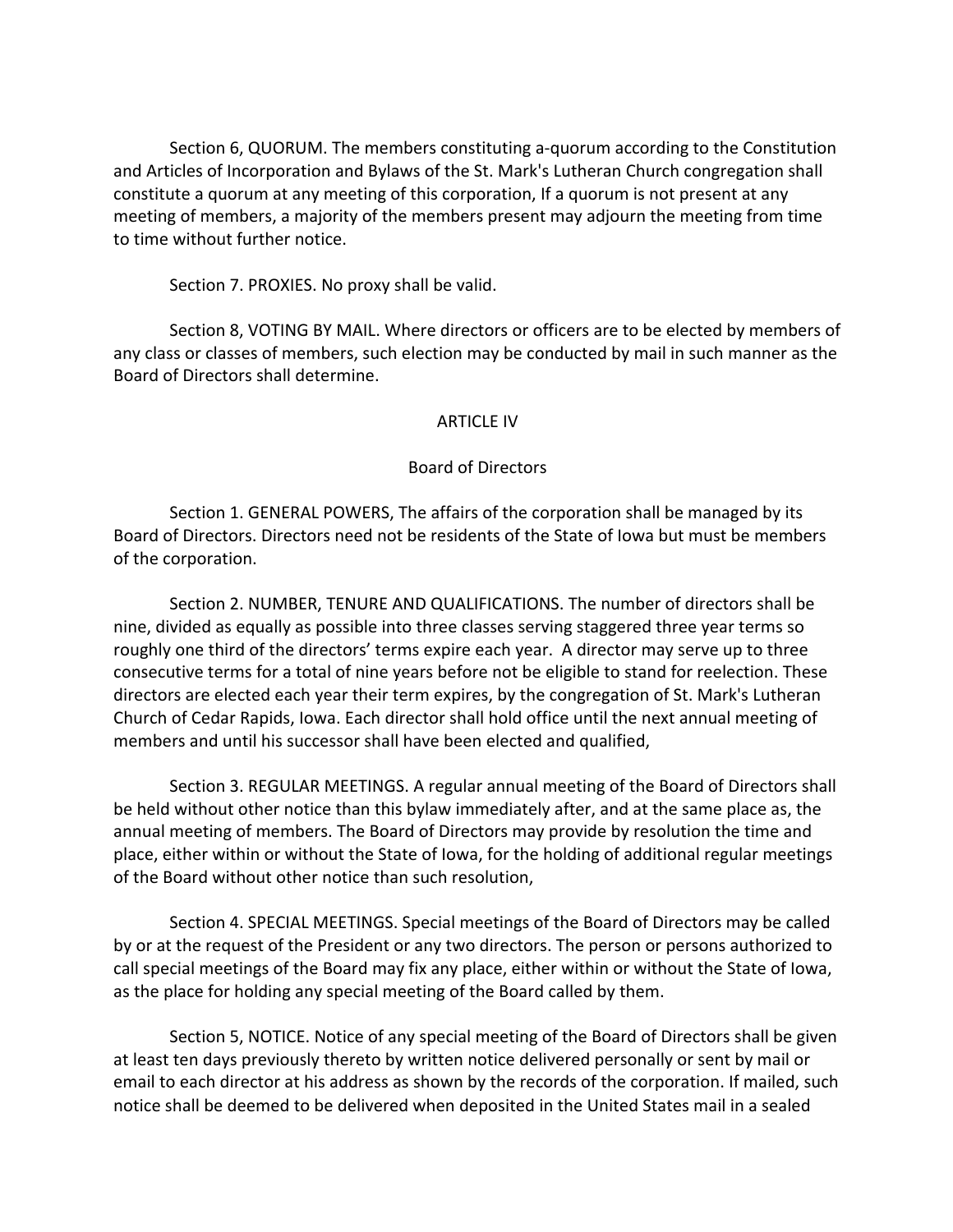envelope so addressed, with postage thereon prepaid. Any director may waive notice of any meeting. The attendance of a director at any meeting shall constitute a waiver of notice of such meeting, except where a director attends a meeting for the express purpose of objecting to the transaction of any business because the meeting is now lawfully called or convened. Neither the business to be transacted at, nor the purpose of, any regular or special meeting of the Board need be specified in the notice or waiver of notice of such meeting, unless specifically required by law or by these bylaws.

Section 6, QUORUM. A majority of the Board of Directors shall constitute a quorum for the transaction of business at any meeting of the Board; but if less than a majority of the directors are present at said meeting, a majority of the directors present may adjourn the meeting from time to time without further notice.

Section 7, MANNER OFACTING. The act of a majority of the directors present at a meeting at which a quorum is present shall be the act of the Board of Directors, unless the act of a greater number is required by law or by these bylaws.

Section 8, COMPENSATION. Directors as such shall not receive any stated salaries for their services, but by resolution of the Board of Directors a fixed sum and expenses of attendance, if any, may be allowed for attendance at each regular or special meeting of the Board; but nothing herein contained shall be construed to preclude any director from serving the corporation in any other capacity and receiving compensation therefor.

Section 9, VACANCIES. Any vacancy occurring in the Board of Directors and any directorship to be filled by reason of an increase in the number of directors, shall be filled by the Board of Directors. A director elected to fill a vacancy shall be elected for the unexpired term of his predecessor in office,

Section 10. INFORMAL ACTION BY DIRECTOR. Any action required by law to be taken at a meeting of directors, or any action which may be taken at a meeting of directors, may be taken without a meeting if a consent in writing, setting forth the action so taken, shall be signed by all of the directors.

## ARTICLE V

#### **Officers**

Section 1. OFFICERS. The officers of the corporation shall be a President, one or more Vice-Presidents (the number thereof to be determined by the Board of Directors), a Secretary, a Treasurer and such other officers as may be elected in accordance with the provisions of this article. The-Board of Directors may elect or appoint such other officers, including one or more Assistant Secretaries and one or more Assistant Treasurers, as it shall deem desirable, such officers to have the authority and perform the duties prescribed, from time to time, by the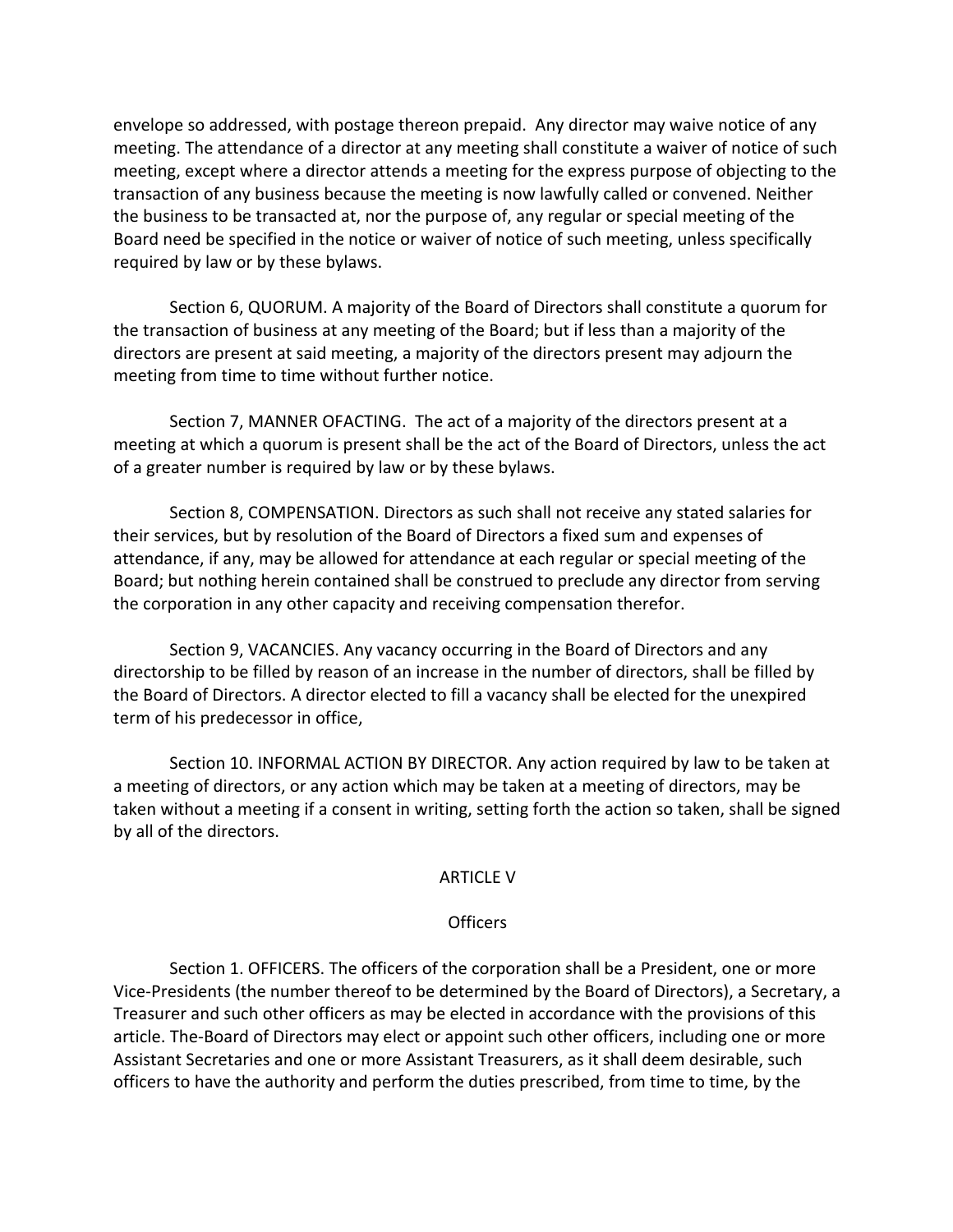Board of Directors, Any two or more offices may be held by the same person, except the offices of President and Secretary.

Section 2, ELECTION AND TERM OF OFFICE. The officers of the corporation shall be elected annually by the Board of Directors at the regular annual meeting of the Board of Directors. If the election of officers shall not be held at such meeting, such election shall be held as soon thereafter as conveniently may be. New offices may be created and filled at any meeting of the Board of Directors. Each officers shall hold office until his successor shall have duly elected and shall have qualified.

Section 3. REMOVAL, Any officer elected or appointed by the Board of Directors may be removed by the Board of Directors whenever in its judgment the best interests of the corporation would be served thereby, but such removal shall be withou.t prejudice to the contract right, if any, of the officer so removed.

Section 4. VACANCIES, A vacancy in any office because of death, resignation, removal, disqualification or otherwise may pe filled by the Board of Directors for the unexpired portion of the term.

Section 5. PRESIDENT, The President shall be the principal executive officer of the corporation and shall in general supervise and control all of the business and affairs of the corporation. He shall preside at all meetings of the members and of the Board of Directors. He may sign, with the Secretary or any other proper officer of the corporation authorized by the Board of Directors, any deeds, mortgages, bonds, contracts or other instruments which the Board of Directors has authorized to be executed, except in cases where the signing and execution thereof shall be expressly delegated by the Board of Directors or by these bylaws or by statute to some other officer or agent of the corporation; and in general he shall perform all duties incident to the office of President and such other duties as may be prescribed by the Board of Directors from time to time.

Section 6. VICE-PRESIDENT, In the absence of the President or in event of his inability or refusal to act, the Vice-President (or in the event there be more than one Vice-President, the Vice- Presidents in the order of their election) shall perform the duties of the President, and when so acting, shall have all the powers of and be subject to all the restrictions upon the President. Any Vice-President shall perform such other duties as from time to time may be assigned to him by' the President or by the Board of Directors,

Section 7. TREASURER. If required by the Board of Directors, the Treasurer shall give a bond for the faithful discharge of his duties in such sum and with such surety or sureties as the Board of Directors shall determine, He shall have charge and custody of and be responsible for all funds and securities of the corporation; receive and give receipts for moneys due and payable to the corporation from any source whatsoever, and deposit all such moneys in the name of the corporation in such banks, trust companies or other depositaries as shall be selected in accordance with the provisions of Articlé VII of these bylaws; and in general perform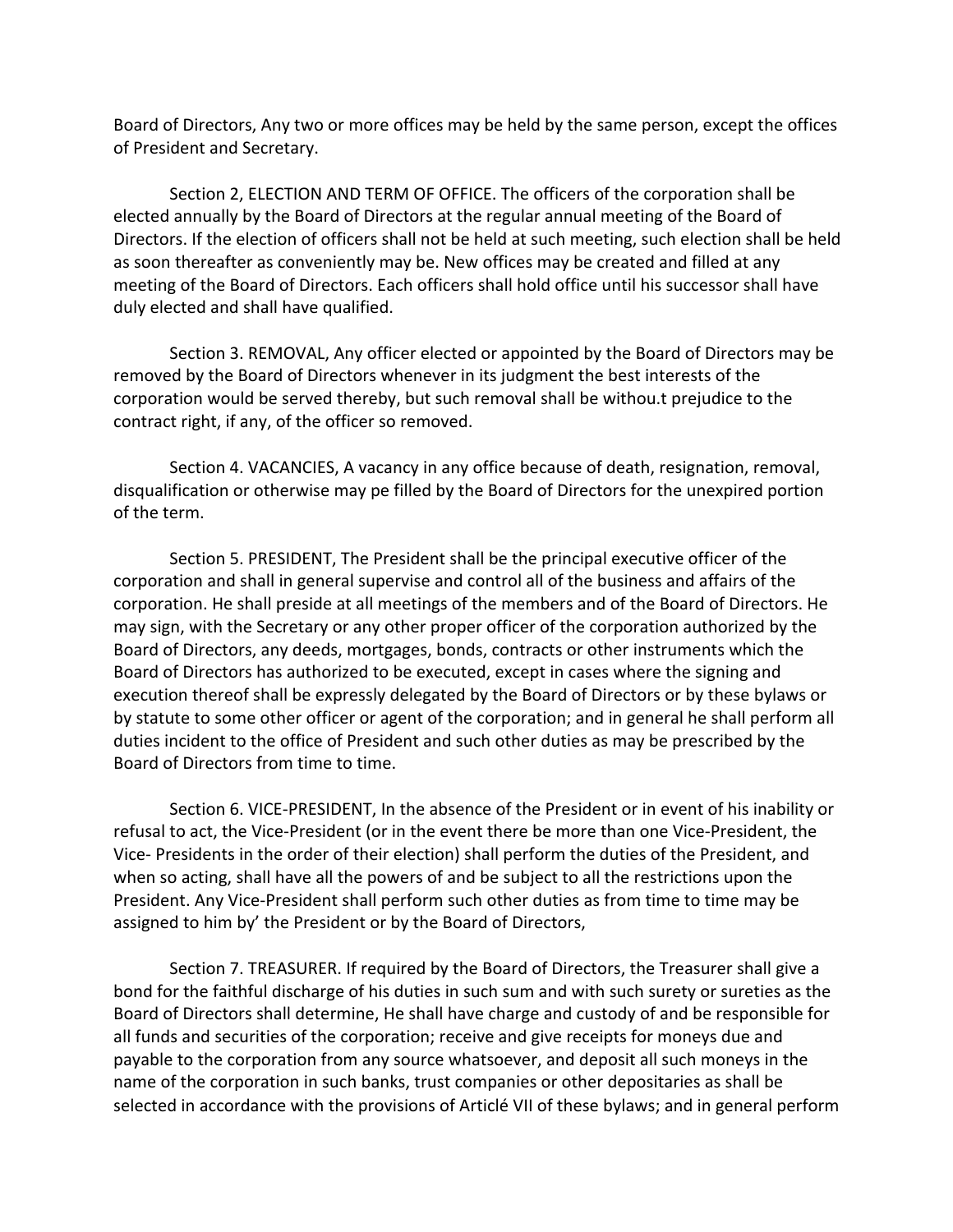all the duties incident to the office of Treasurer and such other duties as from time to time may be assigned to him by the President or by the Board of Directors.

Section 8. SECRETARY. The Secretary shall keep the minutes of the meetings of the members and of the Board of Directors in one or more books provided for that purpose; see that all notices are duly given in accordance with the provisions of these bylaws or as required by law; be custodian of the corporate records and of the seal of the corporation and see that the seal of the corporation is affixed to all documents, the execution of which on behalf of the corporation under its seal is duly authorized in accordance with the provisions of these bylaws; keep a register of the post office address of each member which shall be furnished to the Secretary by such member; and in general perform all duties incident to the office of. Secretary and such other duties as from time to time may be assigned to him by the President or by the Board of Directors.

Section 9. ASSISTANT TREASURERS AND ASSISTANT SECRETARIES. If required by the Board of Directors, the Assistant Treasurers shall give bonds for the faithful discharge of their duties in such sums and with such sureties as the Board of Directors shall determine. The Assistant Treasurers and Assistant Secretaries, in general, shall perform such duties as shall be assigned to them by the Treasurer or the Secretary or by the President or the Board of Directors.

#### ARTICLE VI

#### **Committees**

Section 1. COMMITTEES OF DIRECTORS, The Board-of Directors, by resolution adopted by a majority of the directors in office, may designate and appoint one or more committees, each of which shall consist of two or more directors, which committees, to the extent provided in said resolution, shall have and exercise the authority of the Board of Directors in the management of the corporation; provided, however, that no such committee shall have the authority of the Board of Directors in reference to amending, altering or repealing the bylaws; electing, appointing or removing any member of any such committee or director or officer of the corporation; amending the Articles of Incorporation; adopting a plan or merger or adopting a plan of consolidation with another corporation; authorizing the sale, lease, exchange or mortgage of all or substantially all of the property and assets of the corporation; authorizing the voluntary dissolution of the corporation or revoking proceedings therefor; adopting a plan for the distribution of the assets of the corporation; or amending, altering or repealing resolution of the Board of Directors which by its terms provides that it shall not be amended, altered or repealed by such committee. The designation and appointment of any such committee and the delegation thereto of authority shall not operate to relieve the Board of Directors, or any individual .director of any responsibility imposed upon it or him by law.

Section 2. OTHER COMMITTEES. Other committees not having and exercising the authority of the Board of Directors in the management of the corporation may be designated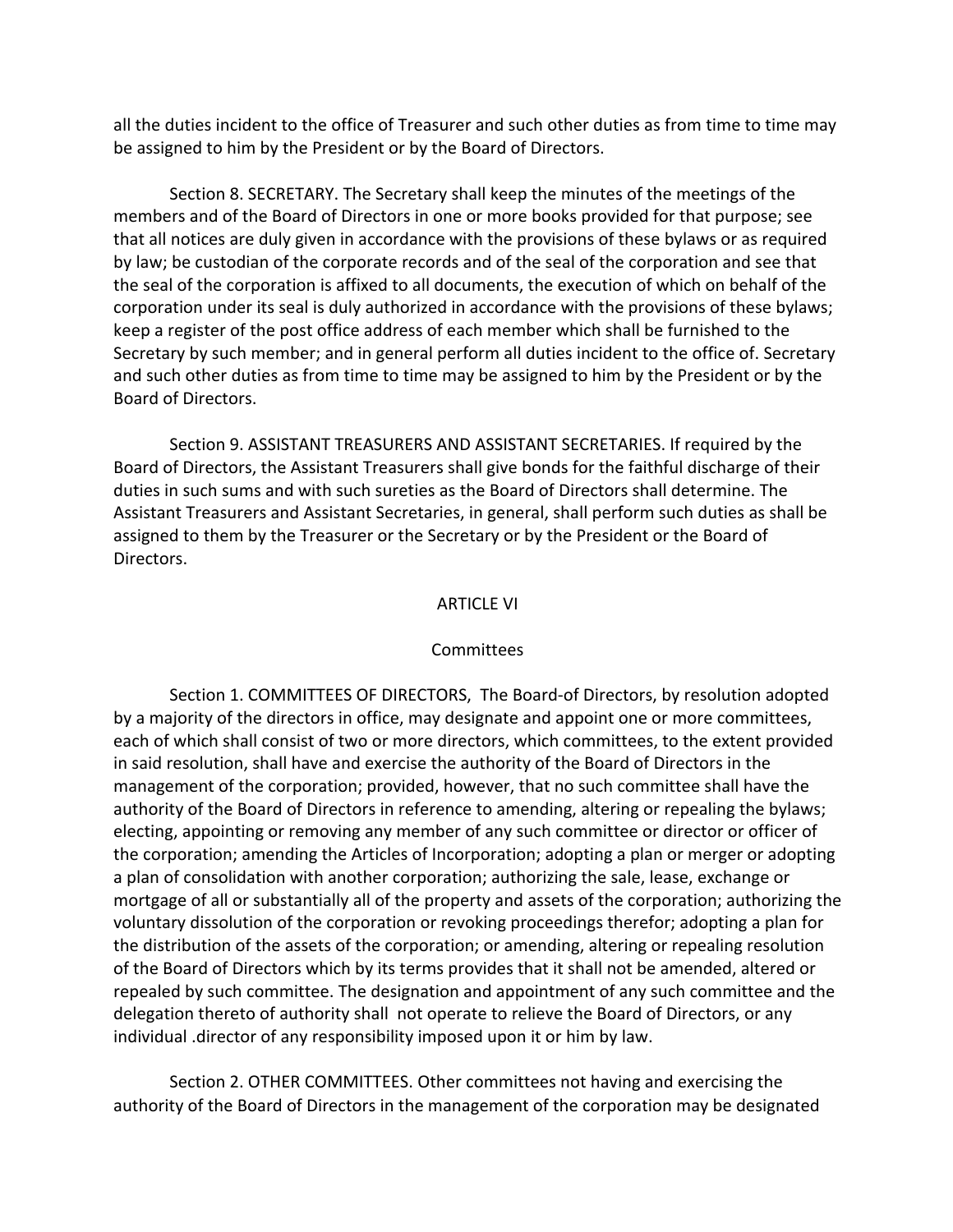by a resolution adopted by a majority of the directors present at a meeting at which a quorum is present. Except as otherwise provided in such resolution, members of each such committee shall be members of the corporate and the President of the corporation shall appoint the members thereof. Any member thereof may be removed by the person or persons authorized to appoint such member whenever in their judgment the best interests of the corporation shall be served by such removal.

Section 3. TERM OF OFFICE. Each member of a committee the committee shall continue as such until the next annual meeting of the members of the corporation and until his successor is appointed, unless the committee shall be sooner terminated, or unless such member be removed from such committee, or unless such member shall cease to qualify as a member thereof.

Section 4, CHAIR. One member of. each committee shall be appointed chair by the person or persons authorized to appoint the members thereof.

Section 5. VACANCIES. Vacancies in the membership of any committee may be filled by appointments made in the same manner as provided in the case of the original appointments.

Section 6. QUORUM. Unless otherwise provided in the resolution of the Board of Directors designating a committee, a majority of the whole committee shall constitute a quorum and the act of a majority of the members present at a meeting at which a quorum is present shall be the act of the committee.

Section 7. RULES. Each committee may adopt rules for its own government not inconsistent with these bylaws or with rules adopted by the Board of Directors.

#### ARTICLE VII

#### Contracts, Checks, Deposits and Funds

Section 1. CONTRACTS. The Board of Directors may authorize any officer or officers, agent or agents of the corporation, in addition to the officers so authorized by these bylaws, to enter into any contract or execute and deliver any instrument in the name of and on behalf of the corporation, and such authority may be general or confined to specific instances.

Section 2. CHECKS, DRAFTS, ETC. All checks, drafts or orders for the payment of money, notes or other evidences of indebtedness issued in the name of the corporation, shall be signed by such officer or officers, agent or agents of the corporation and in such manner as shall from time to time be determined by resolution of the Board of Directors, In the absence of such determination by the Board of Directors, such instruments shall be signed by the Treasurer or Secretary and countersigned by the President or a Vice-President of the corporation.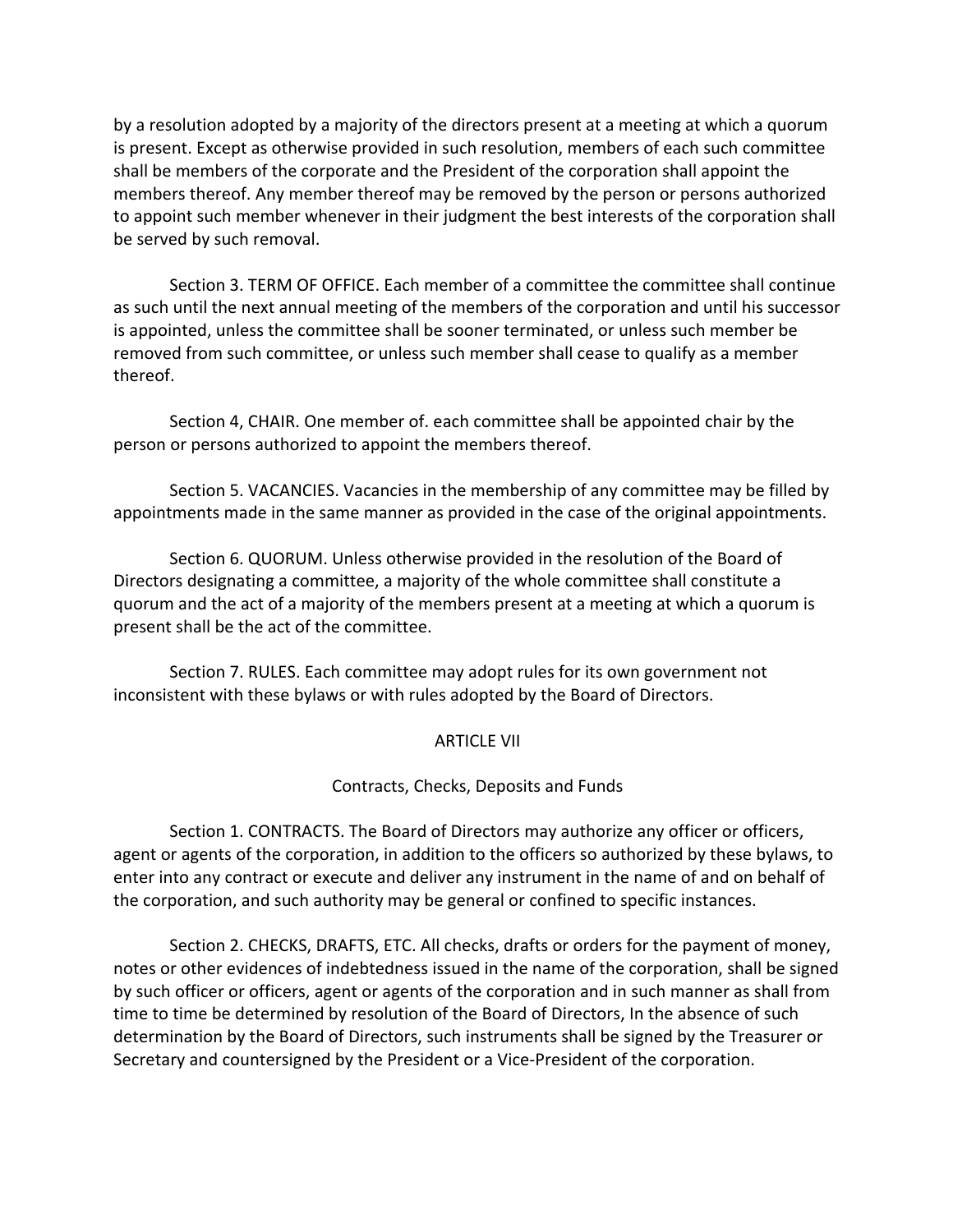Section 3. DEPOSITS. All funds of the corporation shall be deposited from time to time to the credit of the corporation in such banks, trust companies or other depositaries as the Board of Directors may select.

Section 4. GIFTS. The Board of Directors may accept on behalf of the corporation any contribution, gift , bequest or devise for the general purpose or for any special purpose of the corporation.

# ARTICLE VIII

# Books and Records

The corporation shall keep correct and complete books and records of account and shall also keep minutes of the proceedings of its members, Board of Directors and committees having any of the authority of the Board of Directors, and shall keep at the registered or principal office a record giving the names and addresses of the members entitled to vote. All books and records of the corporation may be inspected by any member, or his agent or attorney for any proper purpose at any reasonable time,

## ARTICLE IX

# Fiscal Year

The fiscal year of the corporation shall begin on the  $1<sup>st</sup>$  day of January and end on the 31<sup>st</sup> day of December and coincide with the fiscal year of St. Mark's Lutheran Church of Cedar Rapids.

## ARTICLE X

## Seal

The corporation shall have no corporate seal.

## ARTICLE XI

## Waiver of Notice

Whenever any notice is required to be given under the provisions of the Iowa Nonprofit Corporation Act or under the provisions of the Articles of Incorporation or bylaws of the corporation, a waiver thereof in writing signed by the person or persons entitled to such notice, whether before or after the time stated therein, shall be deemed equivalent to the giving of such notice.

## ARTICLE XII